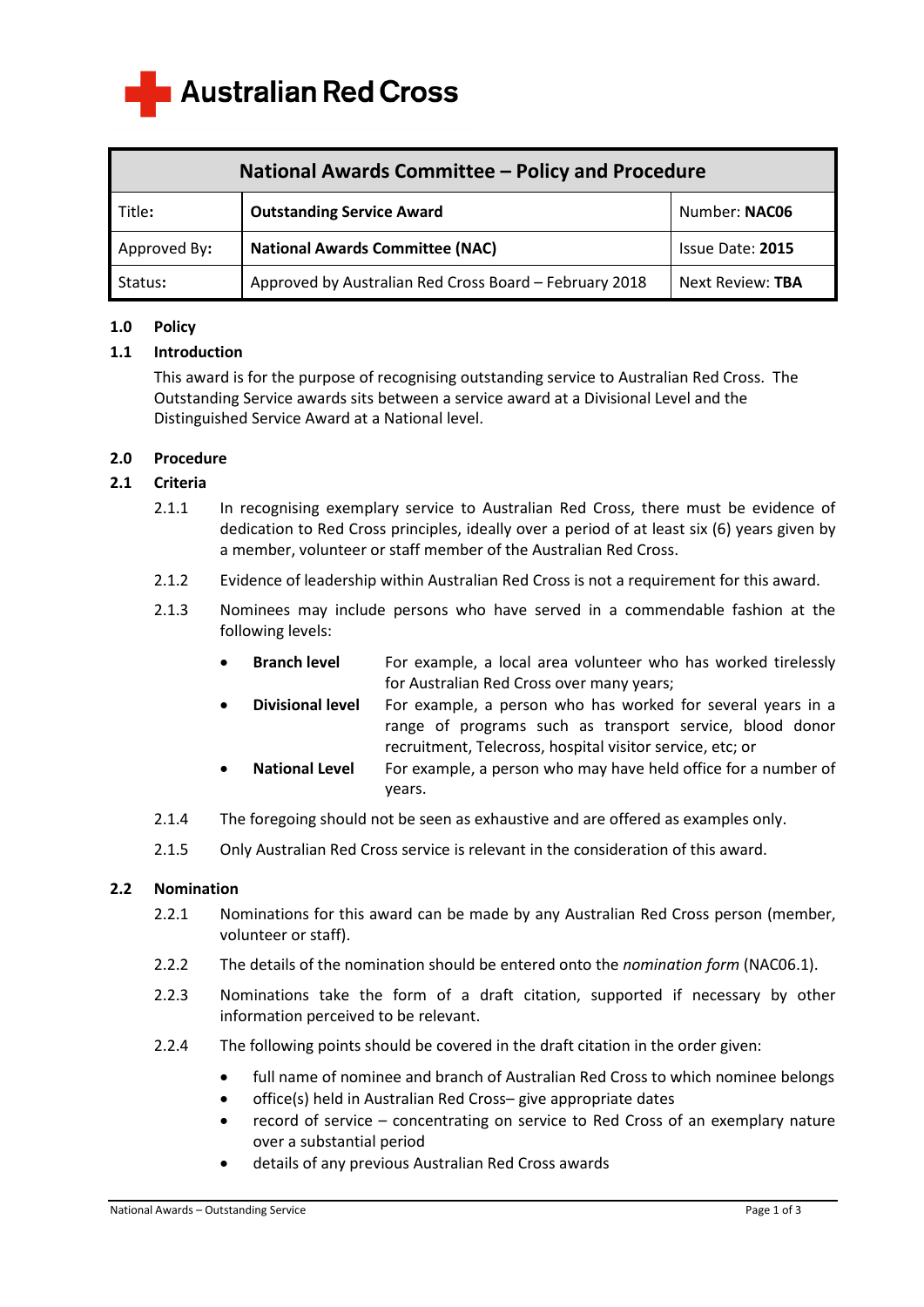

2.2.5 The citation should not exceed 300 words other than in exceptional circumstances.

## **2.3 Submission and Endorsement**

- 2.3.1 The completed *nomination form* (NAC06.1) must be submitted to the Chairman of the relevant Divisional Awards Committee in the State or Territory, or in the case of a National nominee to the Chair of the National Awards Committee.
- 2.3.2 Nominations (other than National nominations) must be endorsed by the relevant Divisional Board Awards Committee and signed by the Divisional Chair, prior to it being submitted to the NAC for approval.
- 2.3.3 If the nomination is unsuccessful in achieving Divisional endorsement, the Chair of the Divisional Awards Committee (or Chair of the Division if he/she so chooses) will advise the nominator informing the reason.
- 2.3.4 In the case of unsuccessful National nominations, the Chair of the National Awards Committee (or the President of Australian Red Cross if he/she so chooses) will advise the nominator informing the reason.
- 2.3.5 **COMPLETED AND ENDORSED** nomination forms, marked *'CONFIDENTIAL AWARDS'* must be submitted to National Awards Committee Secretary, Australian Red Cross.

#### **2.4 Approval**

- 2.4.1 On receipt of an endorsed nomination, the NAC Secretary will submit the nomination to the NAC for consideration.
- 2.4.2 Following consideration, the nomination will be successful if it has been approved by a majority of NAC members.
- 2.4.3 If the nomination is unsuccessful, the nomination will be returned to the submitting Division with appropriate notation.
- 2.4.4 The nomination will only be considered by the NAC on three (3) occasions after which the nomination will be considered as unsupportable.
- 2.4.5 The Chair of the National Awards Committee will notify the appropriate Divisional Chair (or in the case of a National Nomination, the President of Australian Red Cross) of the outcome of the successful nominations.
- 2.4.6 The President of Australian Red Cross will inform the successful nominee in writing.
- 2.4.7 A list of the total number of approved National awards will be submitted to be included in the Annual Report.

#### **2.5 Presentation**

- 2.5.1 The NAC Secretary will arrange suitable inscription of the award medal and the signature of the President of Australian Red Cross upon the official citation within three weeks of the nomination having been approved.
- 2.5.2 The engraved medal, signed citation and lapel badge, will be forwarded to the Division for presentation or where appropriate to the President of Australian Red Cross for presentation.
- 2.5.3 A national *Register of Recipients* will be maintained by the NAC Secretary.